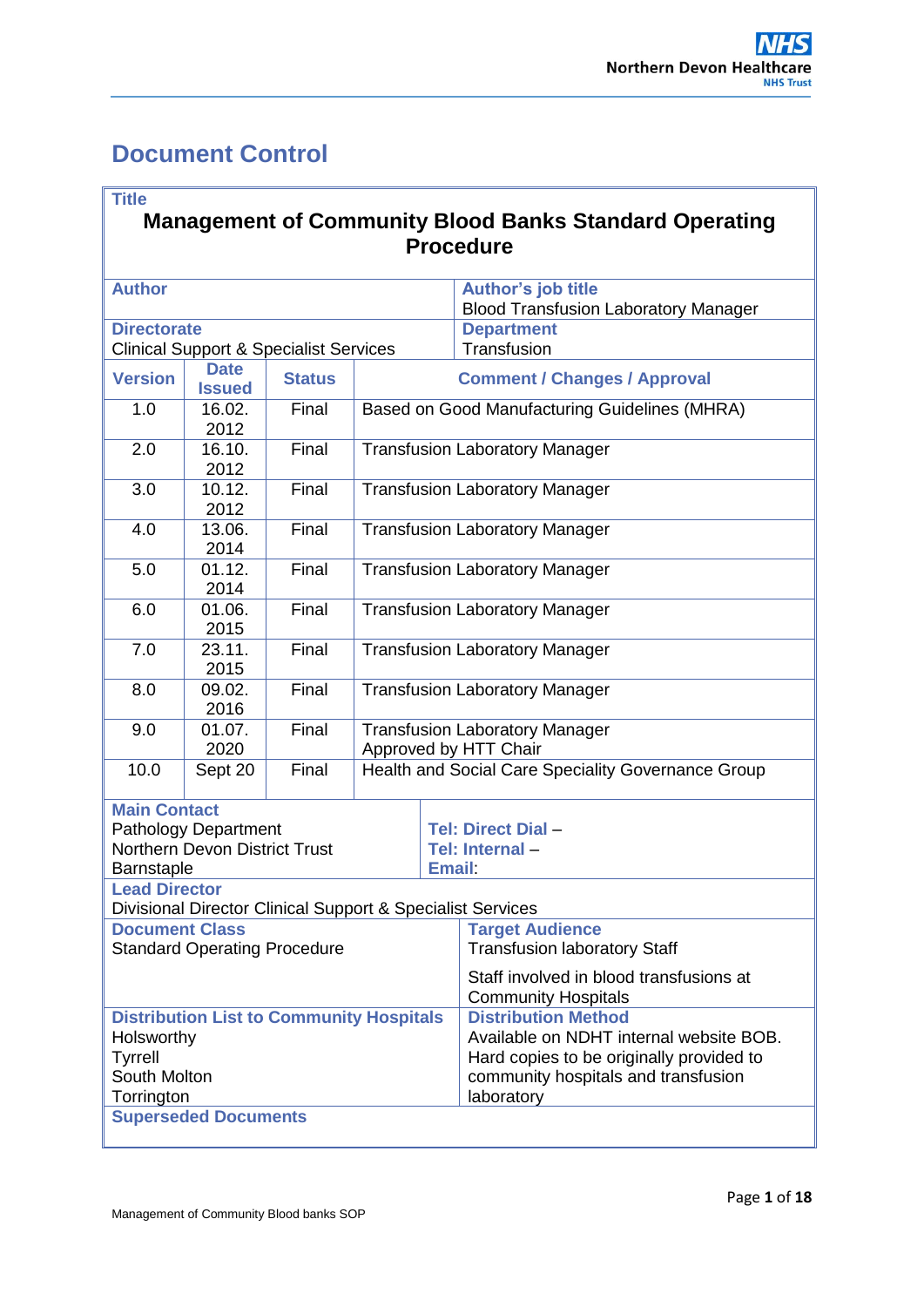| <b>Issue Date</b>                                                            | <b>Review Date</b> |                     | <b>Review Cycle</b>                             |
|------------------------------------------------------------------------------|--------------------|---------------------|-------------------------------------------------|
| 01.07.2020                                                                   | 01.07.2023         |                     | Three years                                     |
| <b>Consulted with the following</b>                                          |                    |                     | <b>Contact responsible for implementation</b>   |
| stakeholders: (list all)                                                     |                    |                     | and monitoring compliance:                      |
| Haematology/Transfusion consultant                                           |                    |                     | <b>Blood Transfusion Laboratory Manager</b>     |
|                                                                              |                    |                     |                                                 |
| <b>Haematology Nurse</b>                                                     |                    |                     |                                                 |
| CNS IV Fluid Management Transfusion                                          |                    |                     |                                                 |
| practitioner                                                                 |                    |                     |                                                 |
|                                                                              |                    |                     | <b>Education/ training will be provided by:</b> |
| <b>Blood Transfusion Laboratory Manager</b>                                  |                    |                     | <b>Blood Transfusion Laboratory Manager</b>     |
|                                                                              |                    |                     |                                                 |
| <b>Approval and Review Process</b>                                           |                    |                     |                                                 |
| <b>Hospital Transfusion Team</b>                                             |                    |                     |                                                 |
| <b>Local Archive Reference</b>                                               |                    |                     |                                                 |
| G:\Pathology                                                                 |                    |                     |                                                 |
| <b>Local Path</b>                                                            |                    |                     |                                                 |
| Transfusion Team/Policies and Guidelines/                                    |                    |                     |                                                 |
| <b>Filename</b>                                                              |                    |                     |                                                 |
|                                                                              |                    |                     |                                                 |
| Community blood banks\CBB Policy 2020\Management of community blood CBB.docx |                    |                     |                                                 |
|                                                                              |                    |                     |                                                 |
| <b>Policy categories for Trust's internal</b>                                |                    |                     | <b>Tags for Trust's internal website (Bob)</b>  |
| <b>website (Bob)</b>                                                         |                    | Red cell components |                                                 |
| <b>Blood Transfusion</b>                                                     |                    | Maintenance         |                                                 |
|                                                                              |                    | Storage             |                                                 |
|                                                                              |                    | Transfusion         |                                                 |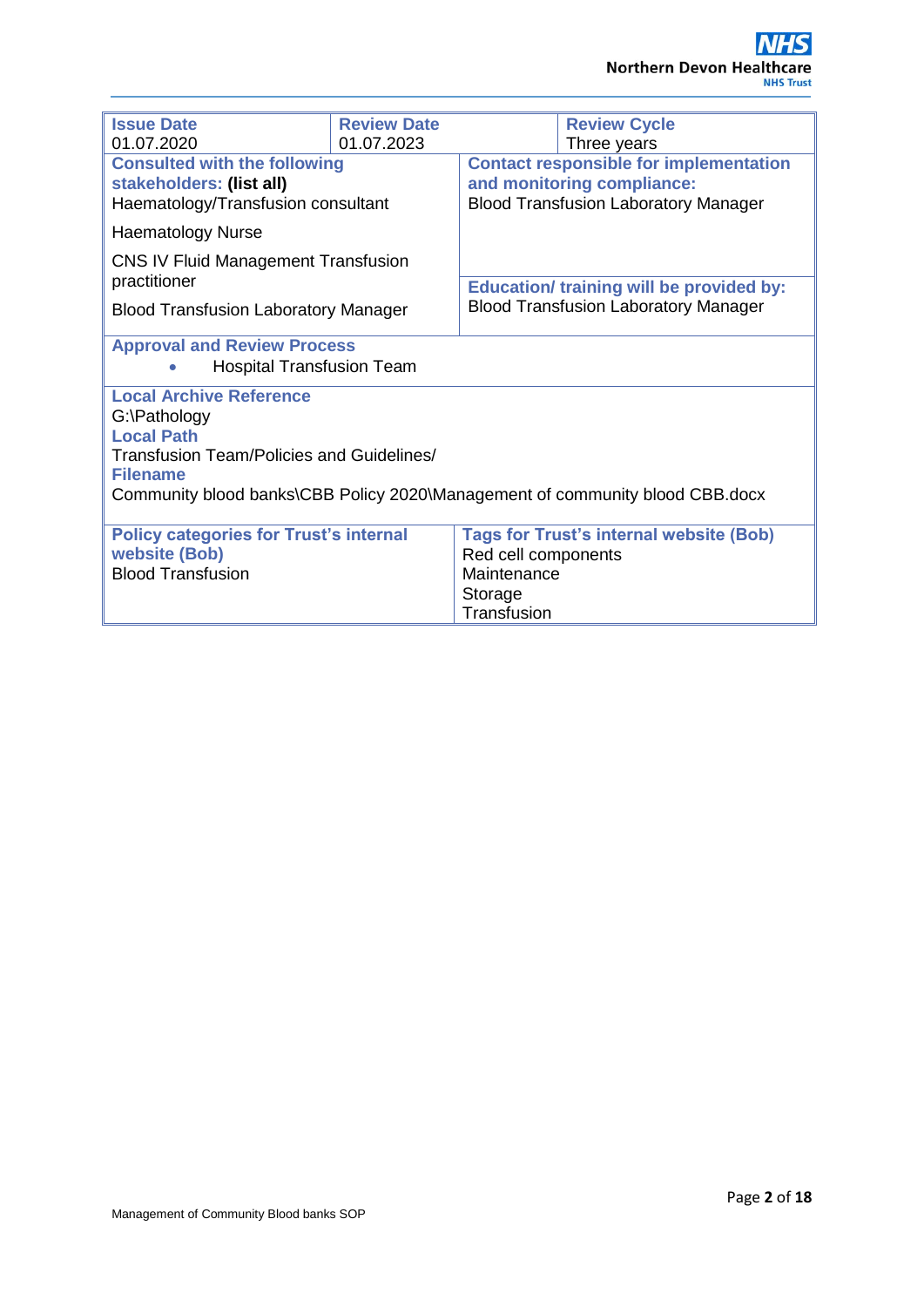# **CONTENTS**

| 1. |  |
|----|--|
| 2. |  |
| 3. |  |
| 4. |  |
| 5. |  |
| 6. |  |
| 7. |  |
| 8. |  |
|    |  |
|    |  |
|    |  |
|    |  |
|    |  |
|    |  |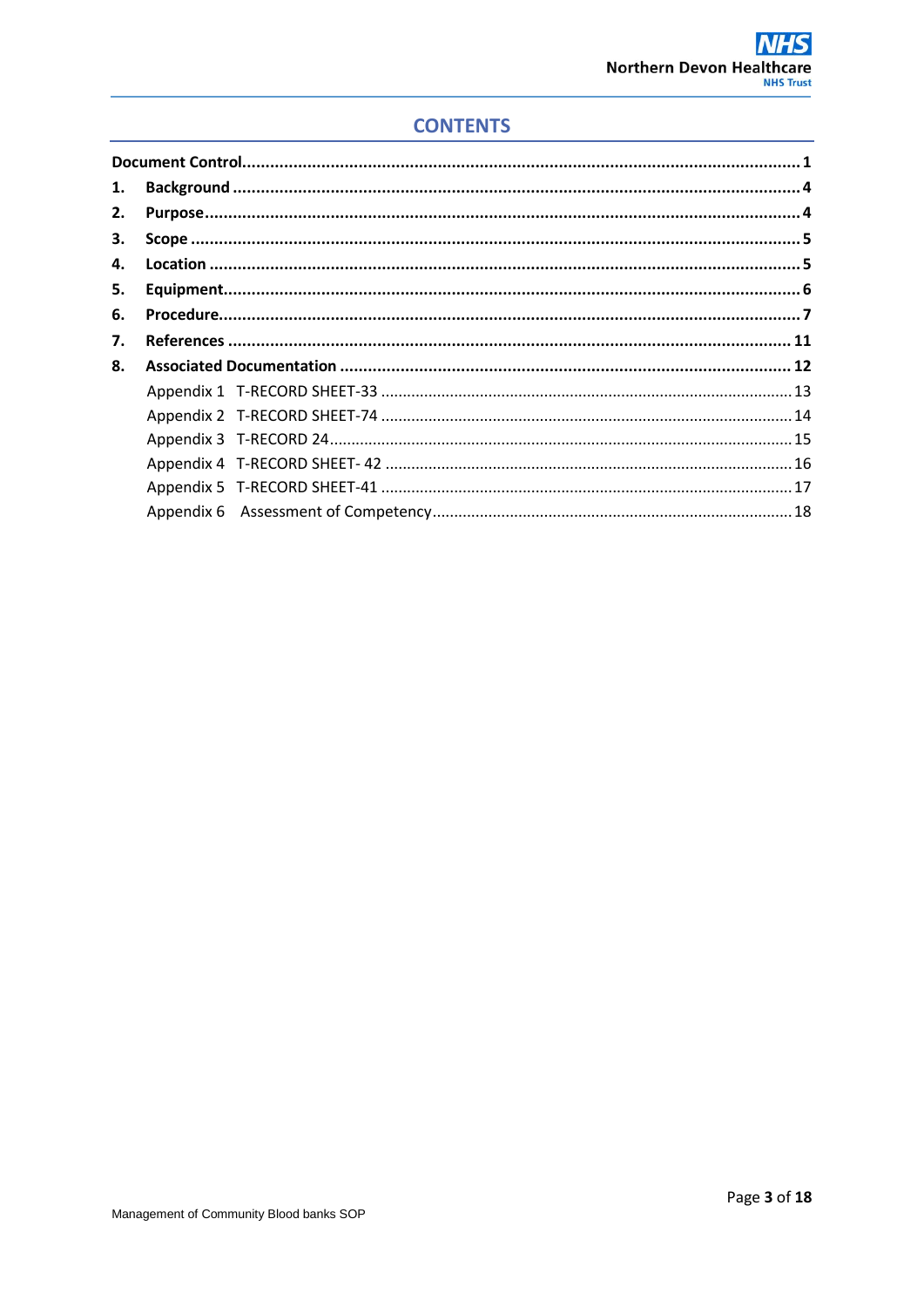# <span id="page-3-0"></span>**1. Background**

- **1.1.** Red blood cell components must be stored at 4 °C +/- 2 °C in a certified blood bank refrigerator which is compliant with BS4367: Part 1:1991. Northern Devon Healthcare Trust has employed the use of Labcold Blood Bank refrigerators which are UK manufactured and are compliant with ISO quality management specifications. Labcold devices are all registered in accordance with Directive 93/42/EEC and BS4367: Part 1:1991 compliant.
- **1.2.** Every blood bank refrigerator is fitted with a temperature recorder and an audible alarm. Northern Devon Healthcare Trust has 4 monitored refrigerators distributed at community hospitals for transfusion purposes. Community blood bank refrigerators are suitably positioned and should be manned 24/7 to ensure that alarms are heard and acted upon. The community hospitals which do not operate overnight or at weekends must have an external alarm system in place to allow 24/7 monitoring.
- **1.3.** Each community hospitals should employ a system which allows full blood traceability of blood components whilst maintaining the integrity of the cold chain which is a requirement set by the BSQR 2005 Part 4.

# <span id="page-3-1"></span>**2. Purpose**

- **2.1.** Management of the community blood banks is the responsibility of Northern Devon Healthcare (NDHT) NHS Trust. This document sets out the Trust's procedures for management of these blood banks and safe storage of blood products in accordance with requirements detailed below.
- **2.2.** The storage conditions for blood and blood products are defined by NHS Blood and Transplant (NHSBT) to ensure the safety of all blood products for transfusion. They are laid out in the Guidelines for the Blood Transfusion Services in the UK (2013 red book) and have been adopted by the NDHT.
- **2.3.** The Blood Safety and Quality Regulations (BSQR) (2005) is the legislation which governs adherence to NHSBT guidelines on blood product storage. The Medicines and Healthcare Regulatory Agency (MHRA) is the body which checks and enforces the requirements of these regulations across any site used for blood/product storage and ultimate transfusion. They require evidence that the "cold chain" has been maintained i.e. that we can prove that blood and products have been stored correctly.
- **2.4.** The cold chain involves vein to vein traceability i.e. we have to be able to account for every minute of a blood product's 'life' from donor to recipient or disposal.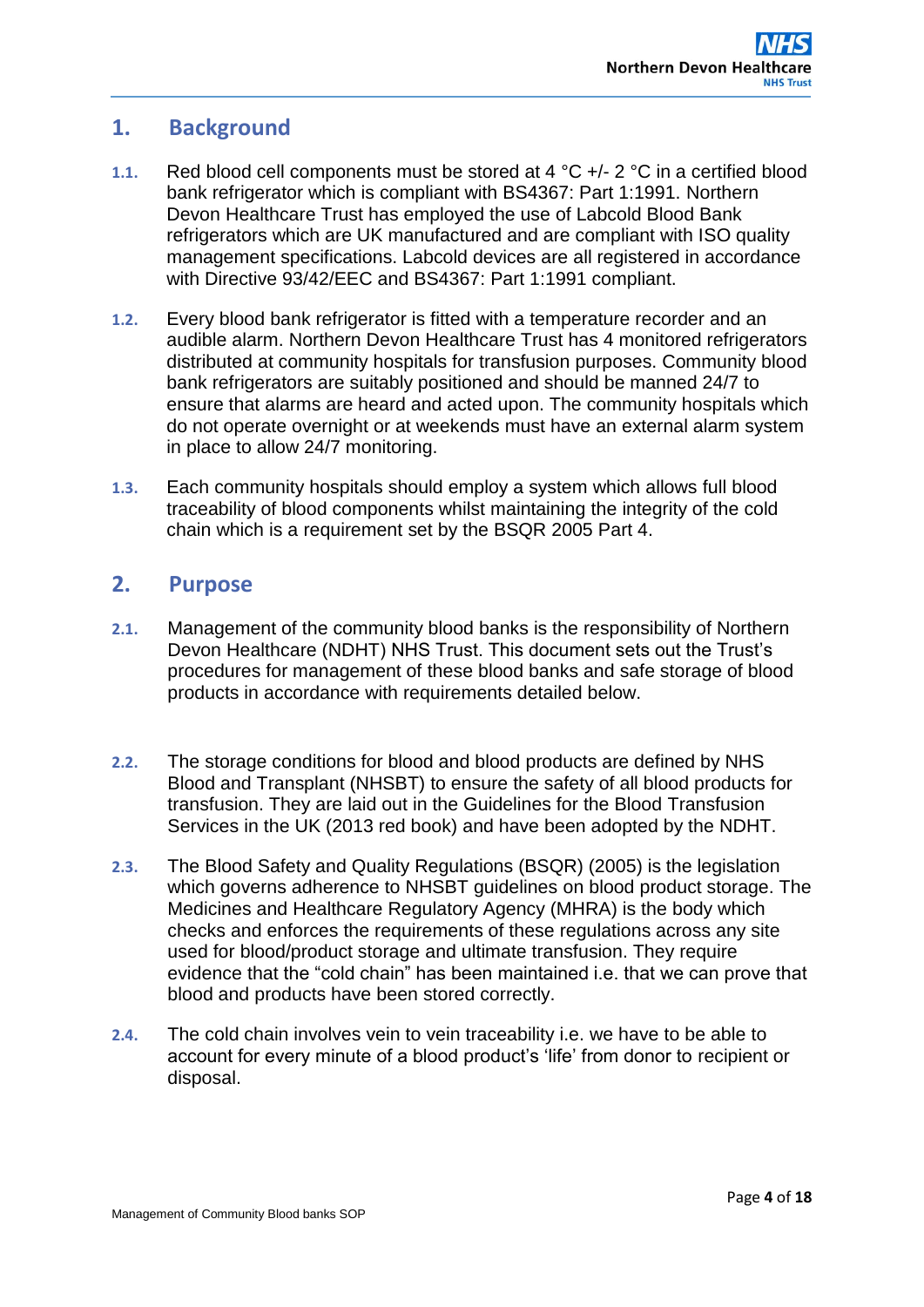- **2.5.** Any red blood cell component out of temperature control for >30 minutes should be reported to the transfusion laboratory immediately and not transfused. The laboratory will provide further actions to taken by the community hospitals.
- **2.6.** Failure to comply with this Policy, findings found at audit, or non-return of documentation to NDHT transfusion will result in suspension of blood supply to the community hospital. Suspension will remain until appropriate remedial action has been carried out which will be established by the transfusion laboratory. The laboratory will notify the hospital of this and also when supplies will be resumed, by telephone and confirmation by email. A form will also be issued (T-FORM-14) to the hospital showing the necessary information for the hospital's blood bank records.

# <span id="page-4-0"></span>**3. Scope**

- **3.1.** The recording and documentation of community blood fridges should be carried out by designated community personnel whom have read and understood Management of Community Blood Banks policy, and completed the competency assessment on BO[B; Management of Blood Fridge](#page-17-0)  [\(Community Based\).](#page-17-0)The community hospitals being supplied with blood components must ensure that all documents stated in section 6 are sent back to the transfusion Department promptly.
- **3.2.** The Transfusion laboratory is responsible for ensuring all paper work and charts are received back from the community hospitals and that any discrepancies have been investigated and rectified. All documentation is stored on the G: DRIVE for a minimum of 15 years for traceability.
- **3.3.** Red blood cell components are to be kept at 4°C (+/- 2°C) as stated by the BSQR 2005 requirements Part4. Any donation not within a controlled temperature state exceeding 30 minutes will be discarded by Transfusion laboratory staff. The use of the documents stated in Section 6 help to provide safety measures for blood components by ensuring full traceability of components sent to community sites.
- **3.4.** Labcold refrigerators are calibrated annually or after major repair or prolonged outage; certification is uploaded onto the Q-Pulse quality management system.
- **3.5.** All Labcold refrigerators are annually temperature mapped by ARENA, mapping will also be carried out follow major repair or prolonged outage, certification is uploaded onto the Q-Pulse management system.

# <span id="page-4-1"></span>**4. Location**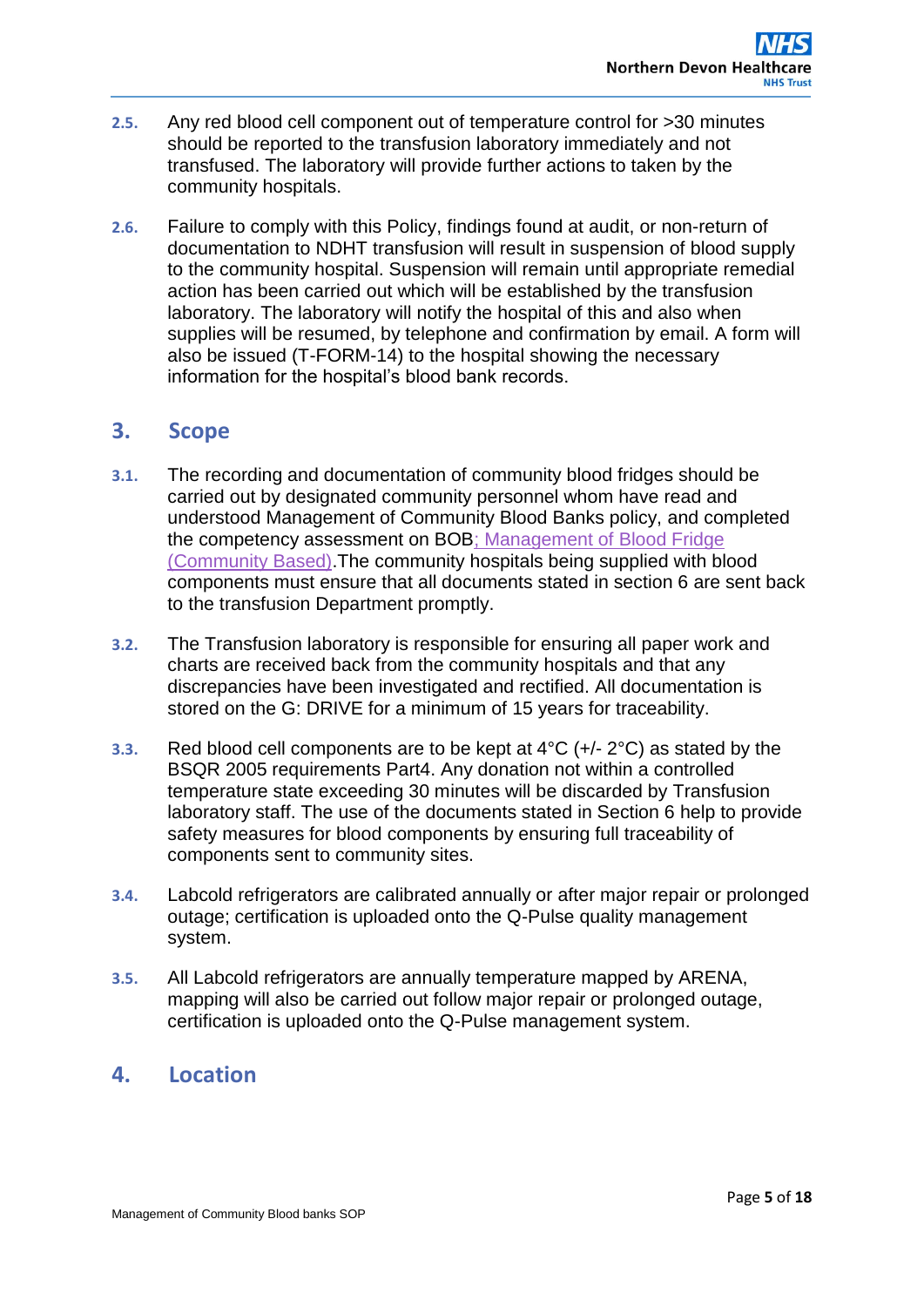- **4.1.** This Policy can be implemented in all Community Blood Bank areas where competent staffs are available to undertake this role.
- **4.2.** Transfusion Champions have been identified for each community hospital. They will be responsible for cascading the training to staff for each community site.
- **4.3.** Completed competencies/Sign Off sheets [\(T-RECORD SHEET-33\)](#page-12-0) should be copied, 1 should be forwarded onto the blood transfusion manager at NDHT with another copy kept with the Community blood bank folder.
- <span id="page-5-0"></span>**4.4.** Please contact the laboratory on 01271 322327 for further information.

# **5. Equipment**

**5.1.** Shipment container: Helpet Clinimed container with ≤3 hour validation for storage of blood components/ Small Grey NHSBT for short journeys ≤7 hour validation.

## **5.2. LABCOLD REFRIGERATORS**

Holsworthy community hospital: T-ASSET-8 Serial number: 8C0247

South Molton community hospital: T-ASSET-7 Serial number 8C0248

Tyrrell community hospital: T-ASSET-6 Serial number: 8C0249

Torrington community hospital: T-ASSET-50 Serial number: G022567

**NOTE: NDHT only provide blood for and are only responsible for the blood fridges stated above.** 

## **5.3. EQUIPMENT REQUIRED BY COMMUNITY HOSPITALS**

4 spare charts (order code WGB817LC)

- 2 pen nibs (order code FDI282LC)
- 4 Maintenance checklist (available on BOB)
- 4 Blood Fridge Fault/Error Log (available on BOB)
- 4 Blood fridge alarm log (available on BOB)
- 4 blood movement log (available on BOB)
- 2 spare batteries (size AA) for the chart recorder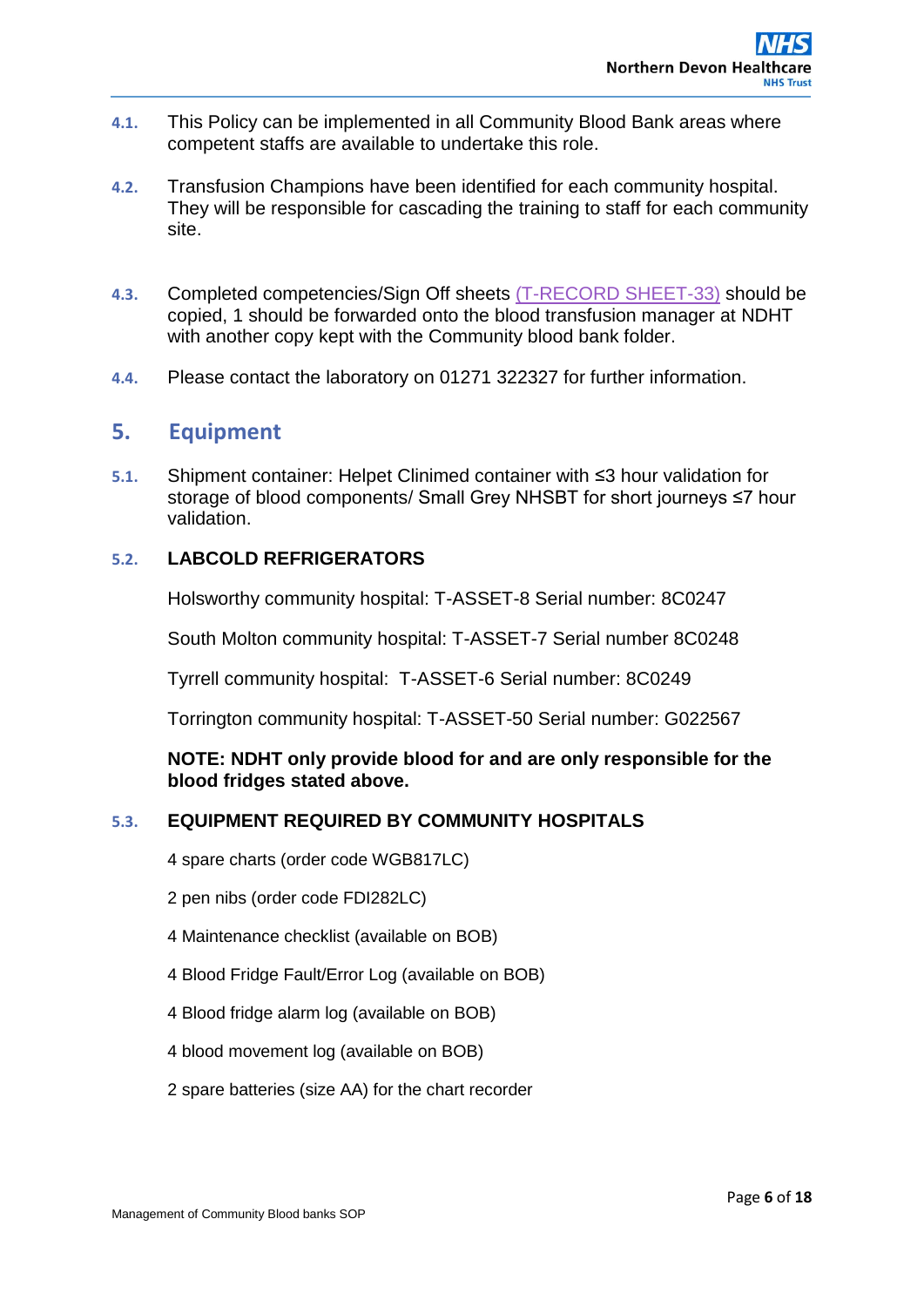# <span id="page-6-0"></span>**6. Procedure**

## **6.1. RECEIPT OF BLOOD FROM NDHT**

- **6.1.1**In order to receipt blood dispatched from NDHT ensure that the relevant paper work (T-FORM-1) has been correctly completed by laboratory staff, and that the plastic zip tie has remained intact during delivery.
- **6.1.2**Deliveries of red blood cell components are restricted to a 3 hour limitation from time packaged to time stored. If the time from package has exceeded the time limitation contact the transfusion laboratory immediately for guidance and further instructions.
- **6.1.3**Complete [T-RECORD SHEET-74](#page-13-0) Blood movement log; ensure all relevant sections are completed to prevent breach of the "cold chain".

## **6.2. RETURN OF BLOOD FROM COMMUNITY HOSPITALS**

- **6.2.1**If blood is to be returned to NDHT it must be packed back into the validated Helpet clinimed/Small grey NHSBT box in which it was delivered in.
- **6.2.2**The blood must be packed into the validated Helpet clinimed box using pre-cooled cool packs (stored at 4 degrees for a minimum of 24 hours). All dead air space must be filled before sealing the box with a plastic zip tie. Holsworthy must pack blood in the provided grey NHSBT container.
- **6.2.3**The relevant paper work (T-FORM-1) must accompany the components being sent back so the transfusion laboratory can complete the cold chain.

**NOTE: Failure to follow these set procedures in their entirety can result in immediate and indefinite suspension of blood supply to the hospital.** 

### **6.3. INTERNAL AND EXTERNAL MAINTENANCE OF COMMUNITY BLOOD REFRIGERATORS**

## **INTERNAL DAILY MAINTENANCE**

**6.3.1**Each community hospital is provided with a daily maintenance checklist (T- [RECORD SHEET-24\)](#page-14-0) which must be completed on a daily basis.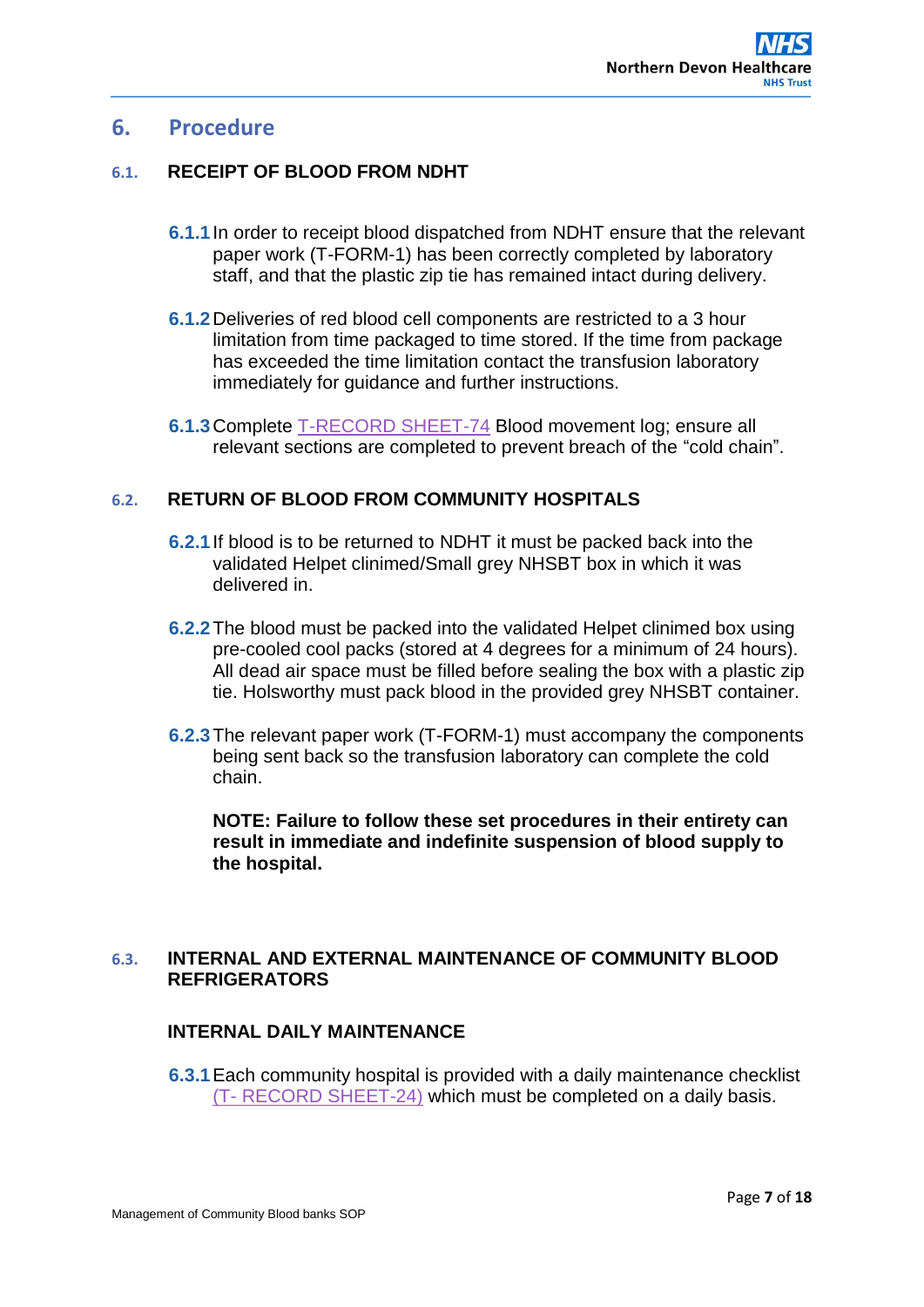- **6.3.2**The air temperature is digitally displayed on the front of the refrigerator and runs between 2-8 degrees. Deviations may occur if the door is left open for a prolonged period of time. Ensure refrigerator door is closed promptly after use.
- **6.3.3**The load temperature is also digitally displayed and should reflect the same reading obtained from the chart (+/-1 degree). The load temperature mimics the expected temperature of blood components this again should run a 4 degrees (+/-2).
- **6.3.4**The temperature trace recorded on the chart must also be documented and it should reflect real time readings. Document the day/time and temperature of the trace.

**NOTE: If there are any deviations noticed on the trace, digital load temperature or air temperature then please report to the transfusion department and complete the anomaly record [T-](#page-15-0)[RECORD SHEET-42.](#page-15-0) Give detail on the anomaly if known.** 

- **6.3.5**Check that the trace pen is working on the chart recorder. Replace nib if the trace is not present or faint. Clear trace records are an essential requirement for cold chain compliance. Spare nibs should be available on site, for replacements please contact the transfusion department if unable to obtain one.
- **6.3.6**Expiration dates on all stored blood components must be checked daily. Any components exceeding expiry or due to expiry before transfusion, then the transfusion team must be immediately informed. Also check the fridge has not been used for the storage of other non-blood components other than cool packs. Any non-blood products must be immediately removed and reported to the transfusion laboratory.
- **6.3.7**For more information regarding maintenance procedures please refer to Labcold Medical device Instruction manual for additional advice on alarms.

## **INTERNAL WEEKLY MAINTENANCE**

**6.3.8**Perform weekly fridge alarm by gently holding the touchscreen telephone alarm icon on the fridge which is demonstrated below.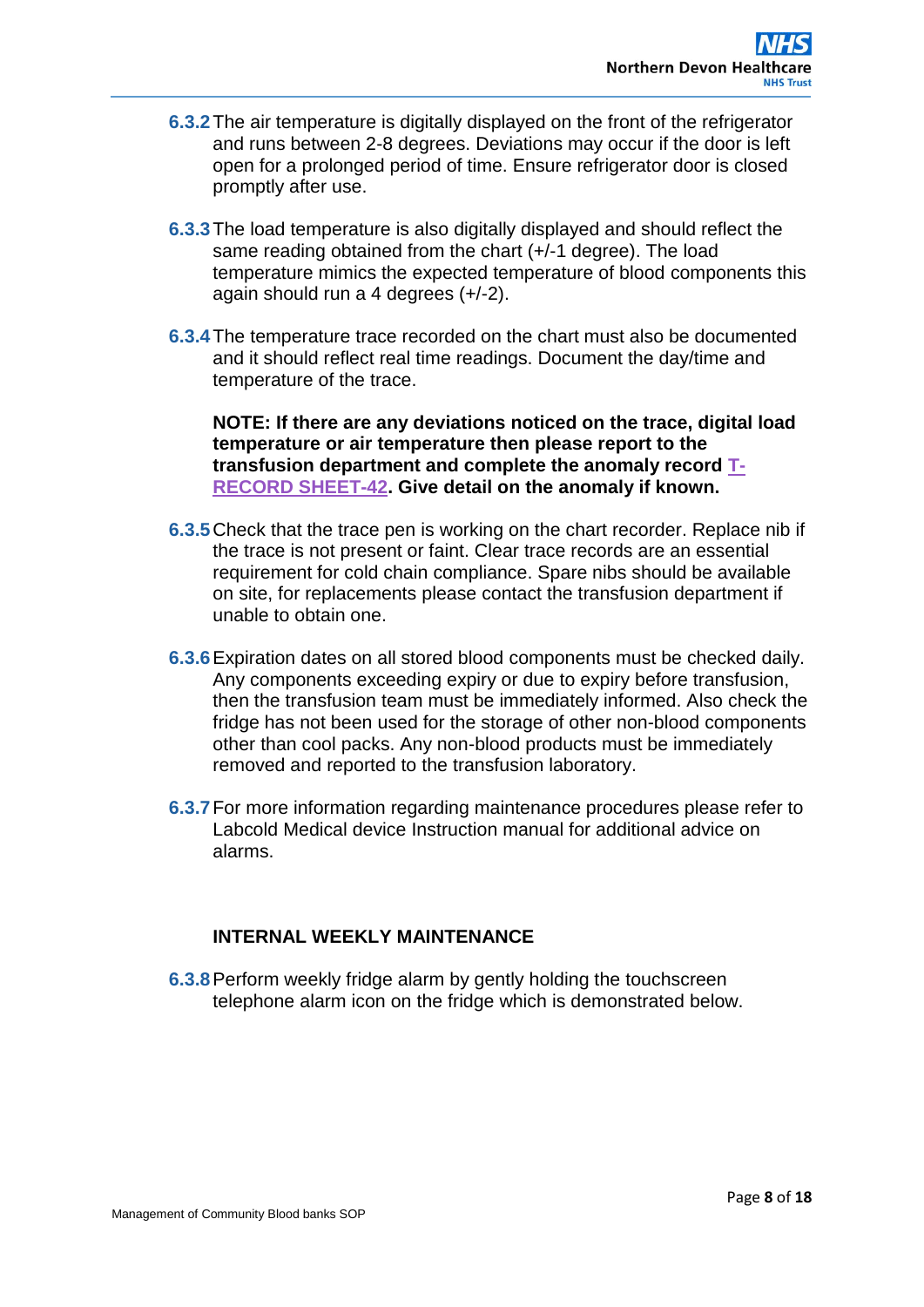

**NOTE: Please note that the screens on the fridges are fragile and work by detecting the temperature of your finger. To operate these screens touch them gently and await a response.** 

- **6.3.9**Once the alarm sounds an independent alarm company is informed: EMCS service for Challenge alarms Barnstaple. Alarm activation sends an automatic report to the alarm receiving centre, detailing time, location and type of alarm activated. EMCS phone NDHT switch board who then alert the Transfusion laboratory
- **6.3.10**South Molton community hospital is manned 24/7 meaning an external source is not required for alarm testing purposes.

**NOTE: If the fridge is in an unknown alarm state (not testing) indicating fridge failure, then the blood within must be set up within a 30 minute time frame. If this is not possible please inform the transfusion laboratory immediately and await instructions. Complete [T-RECORD SHEET-42.](#page-15-0)**

**6.3.11**The fridge chart runs over a 7 day period and needs to be replaced weekly. When replacing ensure that the current date and corresponding hospital is detailed appropriately and eligibly onto the chart. [\\Nds.internal\public\PATHOLOGY\Transfusion](file://Nds.internal/public/PATHOLOGY/Transfusion%20Team/HTT/2020/May%202020/T-RECORD%20SHEET-24%20v%209%20CBB%20(1).doc)  [Team\HTT\2020\May 2020\T-RECORD SHEET-24 v 9 CBB \(1\).doc](file://Nds.internal/public/PATHOLOGY/Transfusion%20Team/HTT/2020/May%202020/T-RECORD%20SHEET-24%20v%209%20CBB%20(1).doc) Ensure that the chart being removed also has the appropriate date and hospital transcribed onto it; the chart should also be signed and dated upon removal to show that it has been checked for discrepancies. Ensure signature and date does not cover the trace. The chart should then be attached to [T-RECORD SHEET-24](#page-14-0) which is sent back to the laboratory to allow complete traceability of the cold chain.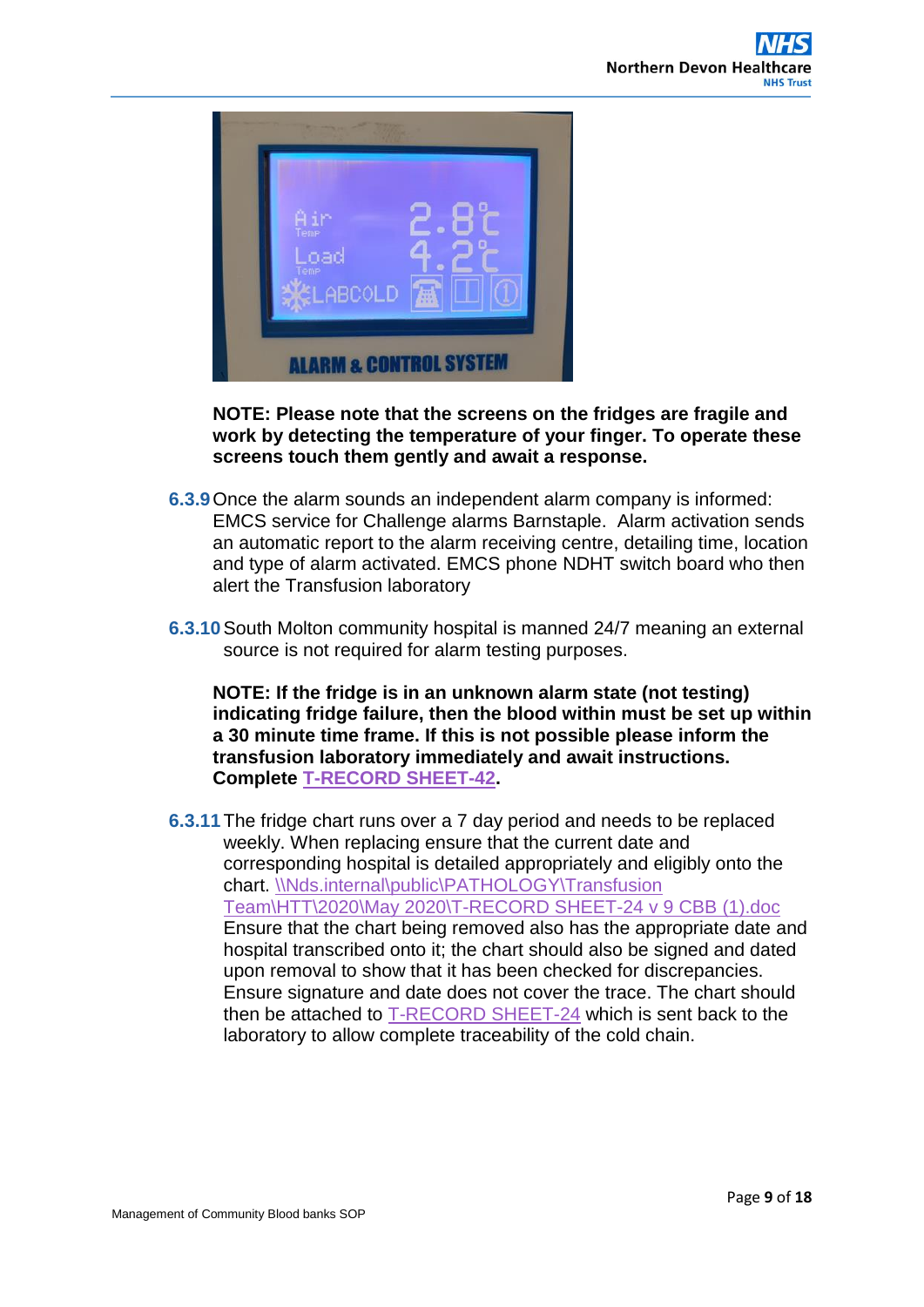**NOTE: If, for any reason, the check sheet didn't get filled in or there are problems with the chart recorder or trace, ensure the reasons for this are clearly marked on the fault sheet [\(T-RECORD SHEET-](#page-15-0)[42\)](#page-15-0) and ensure that NDHT Transfusion is notified immediately. A copy of the fault sheet must be returned with the chart/checklist to NDHT.**

- **6.3.12** Check fridge interior is clean and dry. Ensure nothing has leaked in the fridge and there is no condensation or water in the fridge. If there is, dry it up and report to the responsible person at the community site. Check the overall condition of the fridge including the fit of the door seal and the state of cleanliness. If necessary, clean the fridge with warm soapy water.
- **6.3.13**For more information regarding maintenance procedures please refer to Labcold Medical device Instruction manual for additional advice on alarms.

#### **6.4 EXTERNAL MAINTENANCE**

#### **SERVICING**

**6.4.1**All NDHT blood fridges are under maintenance contracts with Labcold which is performed annually. The transfusion laboratory will inform the community hospitals when inspections are due.

#### **CALIBRATION**

**6.4.2**All NDHT blood fridges require annual calibration which is part of the Labcold maintenance contract. Which again is arranged by NDHT, and community hospitals will be informed about the proposed date of calibration.

**NOTE: Please ensure that you send copies of ALL engineer reports, calibrations etc. to NDHT Transfusion using the address labels provided.**

#### **TEMPERATURE MAPPING**

**6.4.3**Temperature mapping is a procedure used to check that the blood fridges are being maintained at the correct temperature through-out the whole unit. The load temperature that is being constantly measured only corresponds to one set point in the unit. Mapping measures 3-5 points evenly distributed through-out the unit for a period of 24-48 hours. This procedure is carried out by an external company ARENA who will provide evidence of mapping to NDHT.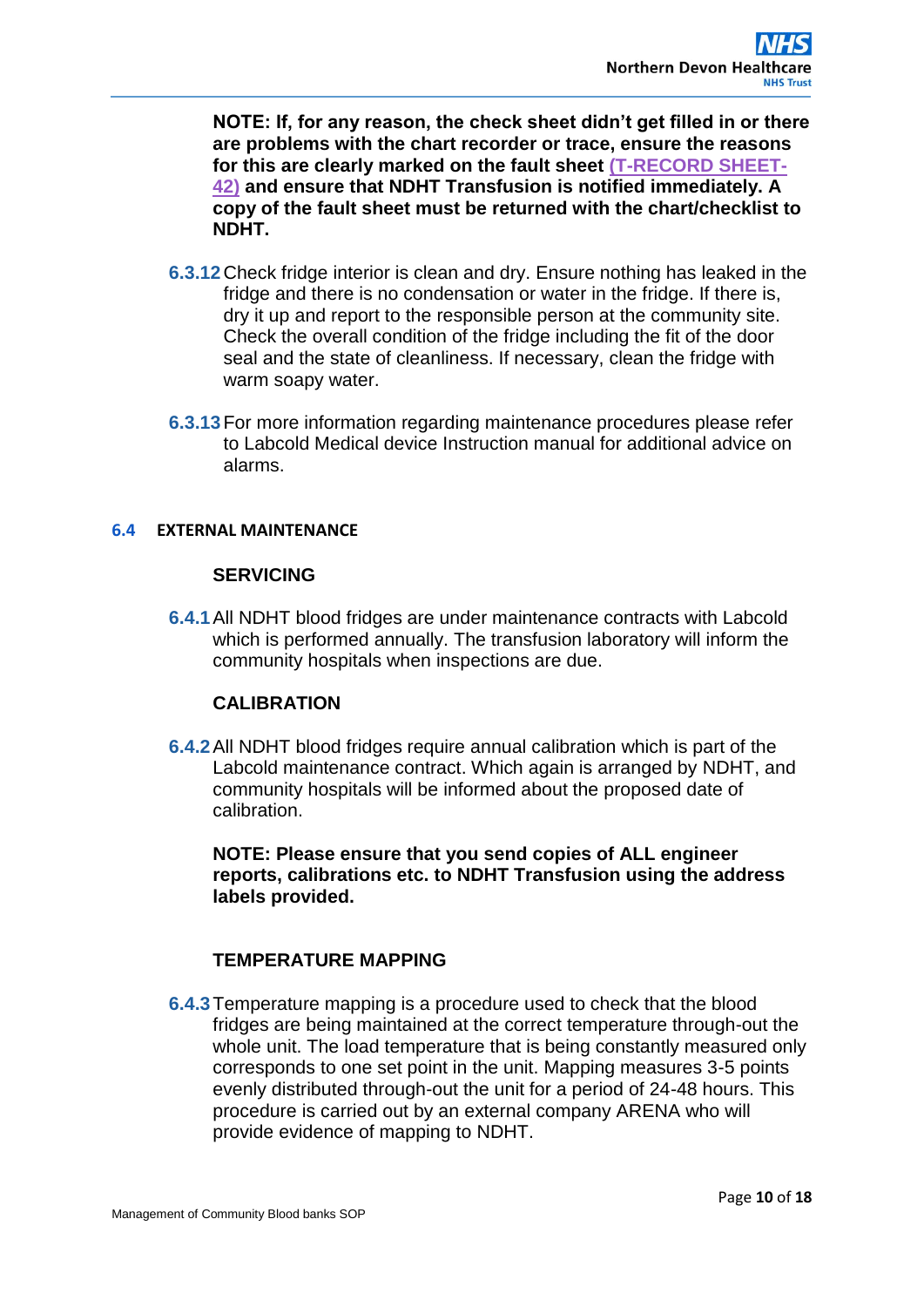## **6.5 HOW TO ACTION AN ALARM EVENT**

- **6.5.1**If the alarm sounds, check the equipment for obvious faults e.g. the door has been left open or the unit has been disconnected. If there is no obvious cause for the alarm then inform a senior member of staff who will contact the Transfusion Laboratory to arrange for an engineer to visit.
- **6.5.2**When the alarm sounds you must complete the log to record the event [\(T-RECORD SHEET-41\)](#page-16-1) and send a copy of the sheet to NDHT Transfusion Laboratory immediately.
- **6.5.3**Before and following repair of the equipment the laboratory must be informed, and any paperwork copied to it. The transfusion manager will then arrange to have the equipment mapped where relevant.
- **6.5.4**Please refer to Labcold Medical device Instruction manual for additional advice on alarms.

## **6.6 NDHT RECEIPT OF PAPERWORK**

- **6.6.1**The Transfusion laboratory staff at NDHT are required to check and file the paperwork returned from the community hospitals.
- **6.6.2**Upon receipt of check lists and recorder charts, Laboratory staff should check that the sheets are fully completed and that the charts match the information given. Each Sheet has a sign off section for laboratory staff to complete or investigate if sections are not completed. Any sections that have not been fulfilled may require a non-conformance and blood suspension may be enforced
- **6.6.3**It is a BSQR requirement to retain documentation of the cold chain for Blood components. Traceability must be available for a minimum of 15 years as stated by Guidelines for the Blood Transfusion Serviced in the United Kingdom (2013 red book). The transfusion laboratory scans all returned documentation from community hospitals and retains them for a minimum of 15 years on the internal G: DRIVE.

# <span id="page-10-0"></span>**7. References**

BSQR 2005 Requirements

ISO 15189:2012 section 5.3

JPAC: Understanding the "Cold Chain" requirements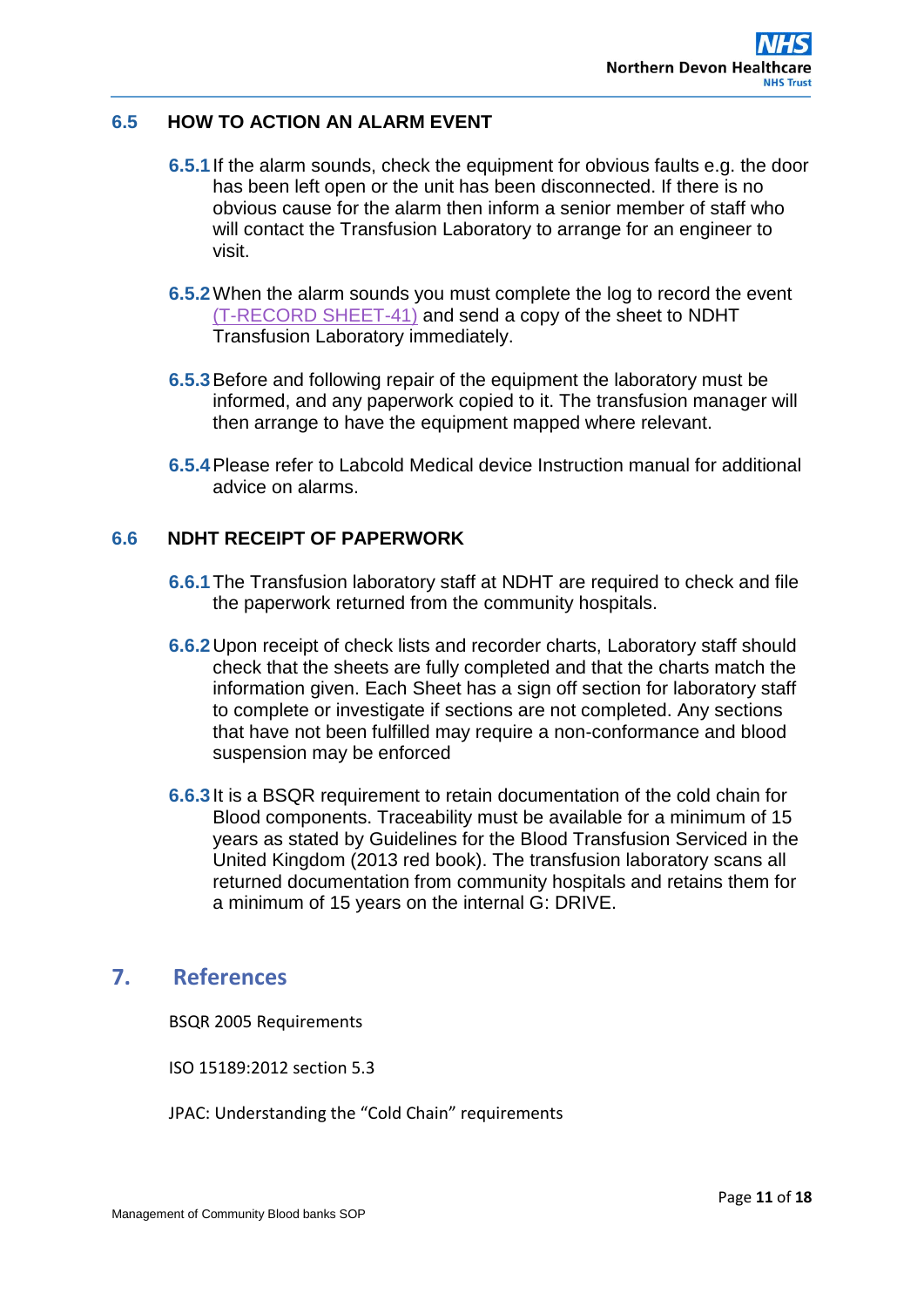UKBTS/NIBSC Professional Advisory Committee- Deviations from .4C temperature storage for red cells: effect on viability and bacterial growth, February 2005

CC/5434 – Temperature evaluation of short journey transport containers/extended journey times using additional phase change material.

# <span id="page-11-0"></span>**8. Associated Documentation**

[T-RECORD SHEET-24:](#page-14-0) Community Blood Bank Daily Checklist

T-RECORD SHEET-32: Community Blood Bank File Front Cover

[T-RECORD SHEET-33:](#page-12-0) Community Blood Bank Policy sign off

[T-RECORD SHEET-41:](#page-16-1) Blood fridge alarm log

[T-RECORD SHEET-74:](#page-13-0) Blood movement log

[T-RECORD SHEET-42:](#page-15-0) Blood Fridge Fault/Error Log

T-FORM-1: Community Blood Transfer

T-FORM-14: Suspension of blood supply form.

[Assessment of Competency: Management of Blood fridge](#page-17-0)

Labcold Medical Device Instruction manual: Located and kept with corresponding unit.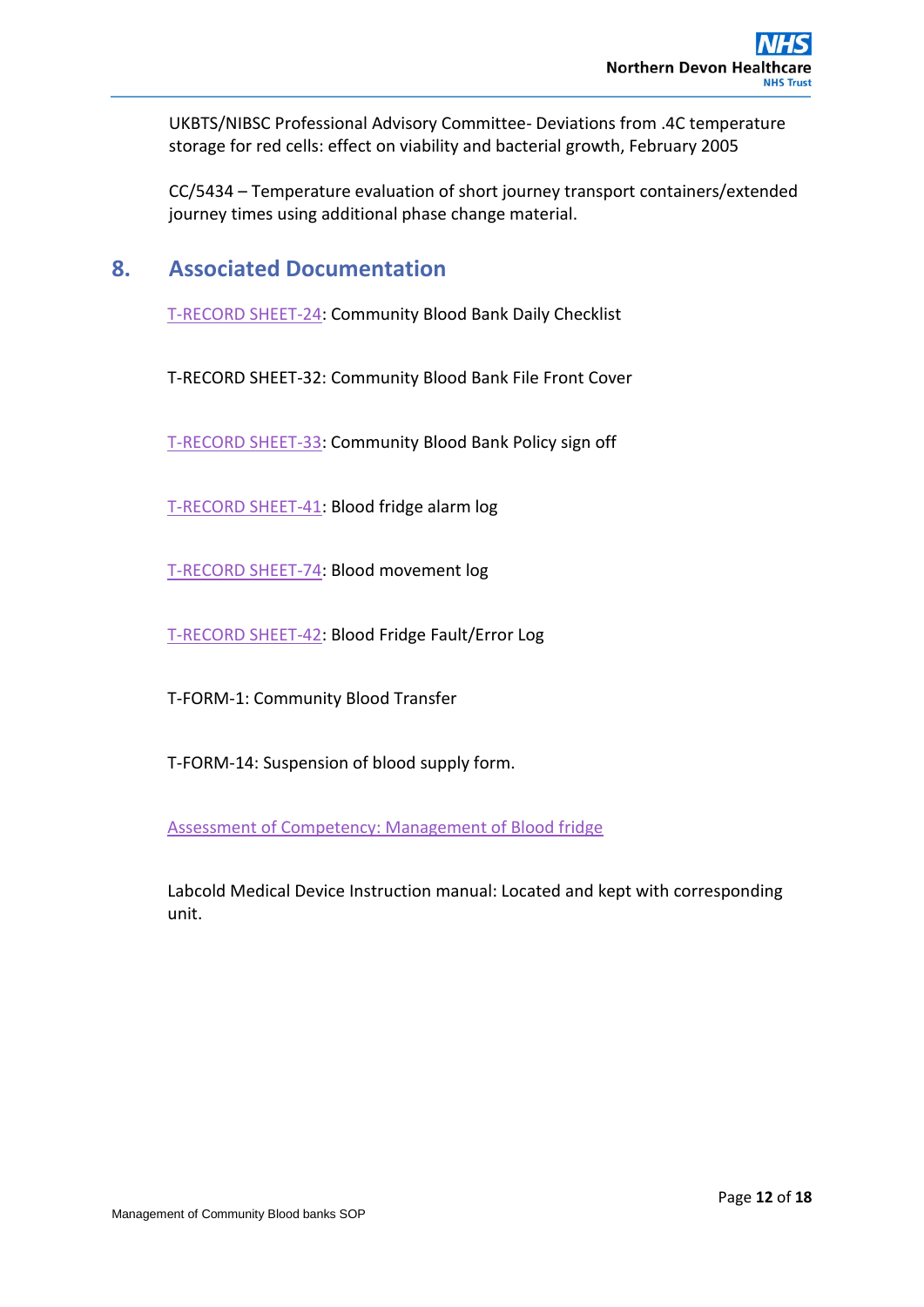# <span id="page-12-0"></span>**Appendix 1 T-RECORD SHEET-33**

#### **SOP Sign-Off Sheet**

The undersigned staff confirm that they have read and are conversant with the contents of the Policy **'Management of Community Blood Banks'** and the rationale behind it.

Name of Hospital………………………………………………………………………………

| <b>Name</b> | Position | <b>Sign and Date</b> |
|-------------|----------|----------------------|
|             |          |                      |
|             |          |                      |
|             |          |                      |
|             |          |                      |
|             |          |                      |
|             |          |                      |
|             |          |                      |
|             |          |                      |
|             |          |                      |
|             |          |                      |
|             |          |                      |
|             |          |                      |
|             |          |                      |
|             |          |                      |
|             |          |                      |

**Please forward a copy of this sheet to NDDH Transfusion when completed.**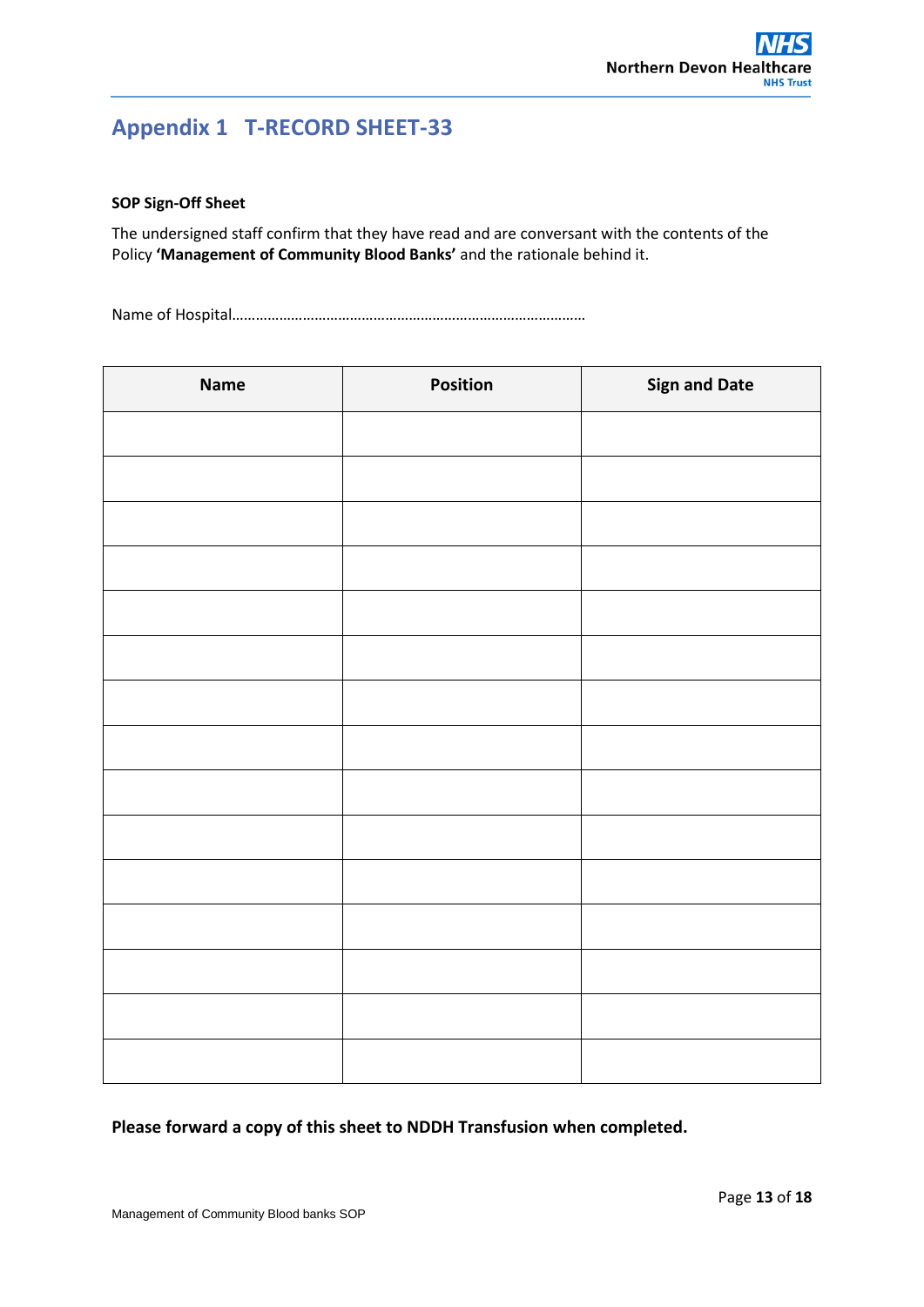## **Appendix 2 T-RECORD SHEET-74**

### *Blood Movement log*

Name of Hospital:

| <b>BLOOD INTO FRIDGE</b> |             |                                 |                               |                              | <b>BLOOD OUT OF FRIDGE</b> |             |             |               | <b>ADMINISTRATION</b>                         |                             |                            |                                            |
|--------------------------|-------------|---------------------------------|-------------------------------|------------------------------|----------------------------|-------------|-------------|---------------|-----------------------------------------------|-----------------------------|----------------------------|--------------------------------------------|
| <b>DATE</b>              | <b>TIME</b> | <b>PATIENT'S</b><br><b>NAME</b> | NHS/HOSPITAL<br><b>NUMBER</b> | <b>UNIT</b><br><b>NUMBER</b> | <b>SIGNED</b>              | <b>DATE</b> | <b>TIME</b> | <b>SIGNED</b> | <b>FATE</b><br><b>OF</b><br>UNIT <sup>1</sup> | <b>START</b><br><b>TIME</b> | <b>STOP</b><br><b>TIME</b> | <b>PINK SLIP</b><br>COMPLETED <sup>2</sup> |
|                          |             |                                 |                               |                              |                            |             |             |               |                                               |                             |                            |                                            |
|                          |             |                                 |                               |                              |                            |             |             |               |                                               |                             |                            |                                            |
|                          |             |                                 |                               |                              |                            |             |             |               |                                               |                             |                            |                                            |
|                          |             |                                 |                               |                              |                            |             |             |               |                                               |                             |                            |                                            |
|                          |             |                                 |                               |                              |                            |             |             |               |                                               |                             |                            |                                            |

- <span id="page-13-0"></span>**1. Fate of unit: Transfused / Returned to Transfusion Lab (give reason).**
- **2. Pink slip completed applies to hospitals supplied by NDDH only.**

*\*PLEASE PHOTOCOPY THIS SHEET AND RETURN TO RELEVANT TRANSFUSION LABORATORY AFTER EACH TRANSFUSION EPISODE\**

**Laboratory BMS/MLA check of blood movement log Sign: Date:**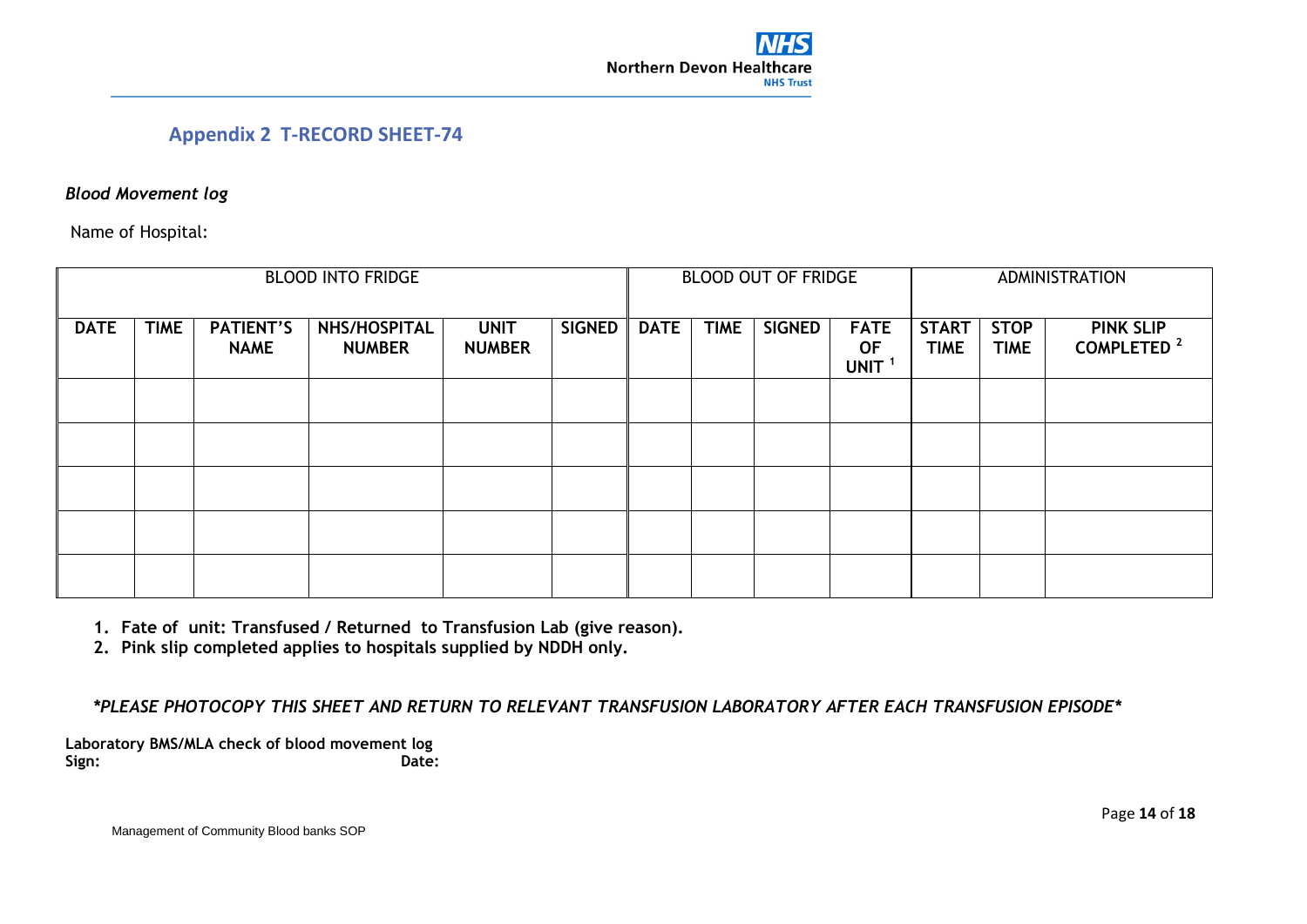

# **Appendix 3 T-RECORD 24**

| Name of Hospital:                                                             |             |  | <b>Equipment Name:</b> |  |  |  |  |  |
|-------------------------------------------------------------------------------|-------------|--|------------------------|--|--|--|--|--|
| Daily tasks (performed by day staff please)                                   | Date        |  |                        |  |  |  |  |  |
|                                                                               | <b>Time</b> |  |                        |  |  |  |  |  |
| Record Air Temperature                                                        |             |  |                        |  |  |  |  |  |
| Record Load Temperature                                                       |             |  |                        |  |  |  |  |  |
| Record actual day and time chart is set to (do not tick box)                  |             |  |                        |  |  |  |  |  |
| Record chart temperature                                                      |             |  |                        |  |  |  |  |  |
| Check pen is working, if not replace nib                                      |             |  |                        |  |  |  |  |  |
| If blood components are in the storage unit, check it's within expiry<br>date |             |  |                        |  |  |  |  |  |
| Check there are no non blood products in storage unit                         |             |  |                        |  |  |  |  |  |
| Check Agitator is working (If applicable)                                     |             |  |                        |  |  |  |  |  |
| Signature                                                                     |             |  |                        |  |  |  |  |  |

<span id="page-14-0"></span>

| <b>WEEKLY TASK</b>                                                                                                            | Yes/No | <b>DATE/TIME</b> | <b>SIGNATURE</b> |
|-------------------------------------------------------------------------------------------------------------------------------|--------|------------------|------------------|
| Check the alarm (and remote alarm where applicable) use the appropriate procedure for storage unit, ensure alarm sounds       |        |                  |                  |
| Write date and name of hospital on new circular record chart                                                                  |        |                  |                  |
| Replace chart (sign and date old chart) taking care to set correctly. Ensure the chart is placed squarely over the shaft      |        |                  |                  |
| before replacing the screw.                                                                                                   |        |                  |                  |
| Check the door seals and check to see if the interior is clean and dry; if not clean with warm soapy water, report any excess |        |                  |                  |
| water                                                                                                                         |        |                  |                  |
| Attach the previous circular record chart to this record sheet                                                                |        |                  |                  |
| Clean internal/external surfaces using alcohol wipes and/or neutral detergent<br><b>MONTHLY TASK:</b>                         |        |                  |                  |

| Blood Fridge: Air temperature range is 2-8°C. Load temperature should | IN ORDER TO COMPLY WITH MHRA REQUIREMENTS AND E.U. LAW YOU MUST, PLEASE:          |
|-----------------------------------------------------------------------|-----------------------------------------------------------------------------------|
| be $4^{\circ}C$ +/- $2^{\circ}C$                                      | Report any problems and faults to NDDH Transfusion laboratory on 01271 322327 imp |

**Laboratory manager check of maintenance log:** 

**Report any problems and faults to NDDH Transfusion laboratory on 01271 322327 immediately Send copies of any service/repair/calibration paperwork to the NDDH Transfusion laboratory as soon as possible. Return this sheet, fully completed, and the previous week's chart immediately each week.**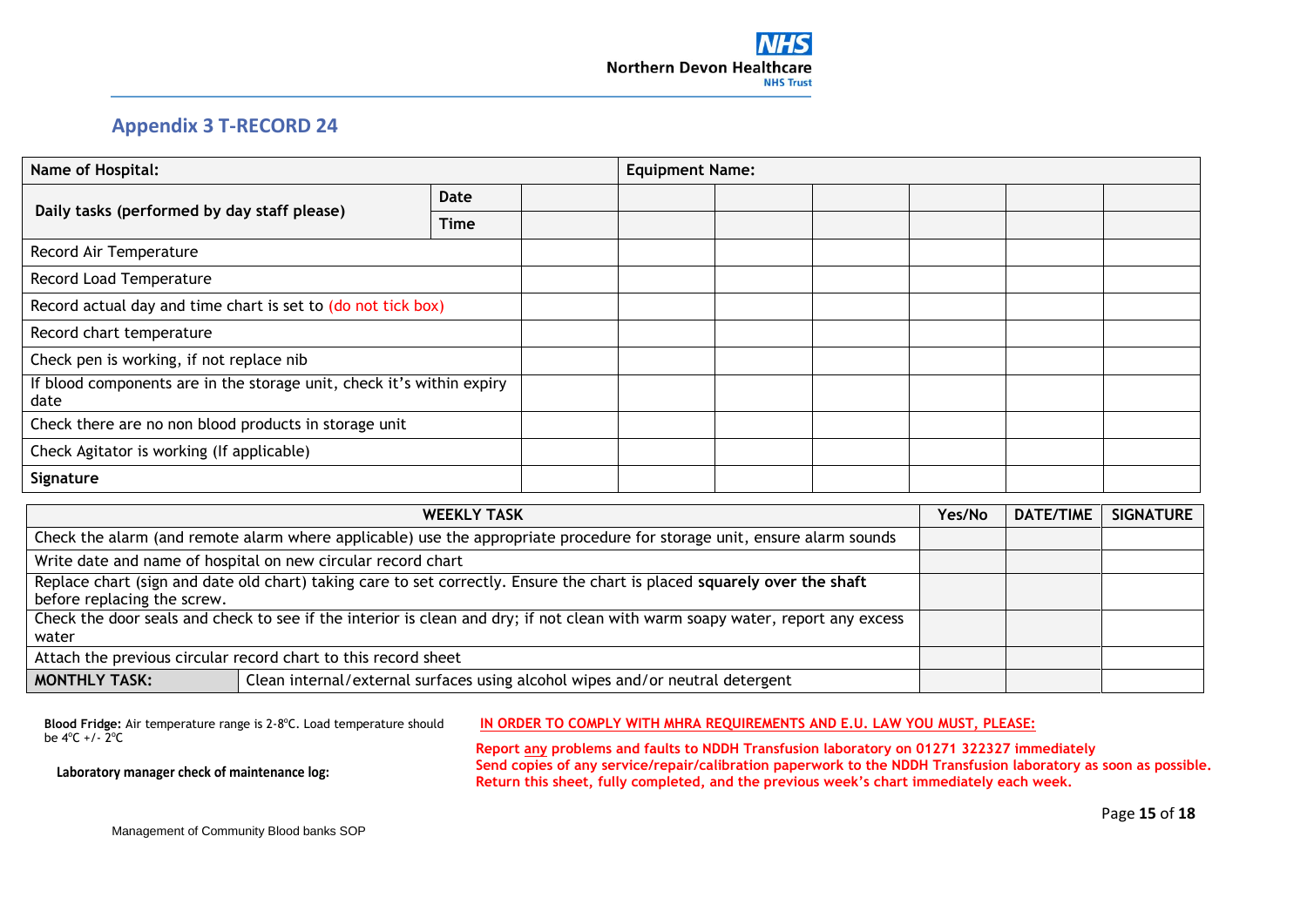## **Appendix 4 T-RECORD SHEET- 42**

### **Location of blood fridge:**

### **Please return a copy of this sheet to NDDH Transfusion Laboratory with the chart/check sheet in question**

| <b>DATE</b> | <b>TIME</b> | <b>PROBLEM / ISSUE</b><br>e.g. gap in chart graph | <b>REASON</b><br>e.g. chart reset following battery change | <b>NDDH LAB</b><br><b>INFORMED</b><br>Write name of<br>person you spoke to<br>and date/time | <b>SIGNED</b><br>Please sign legibly |
|-------------|-------------|---------------------------------------------------|------------------------------------------------------------|---------------------------------------------------------------------------------------------|--------------------------------------|
|             |             |                                                   |                                                            |                                                                                             |                                      |
|             |             |                                                   |                                                            |                                                                                             |                                      |
|             |             |                                                   |                                                            |                                                                                             |                                      |
|             |             |                                                   |                                                            |                                                                                             |                                      |

<span id="page-15-0"></span>**Laboratory BMS/MLA check of blood movement log Sign: Date:**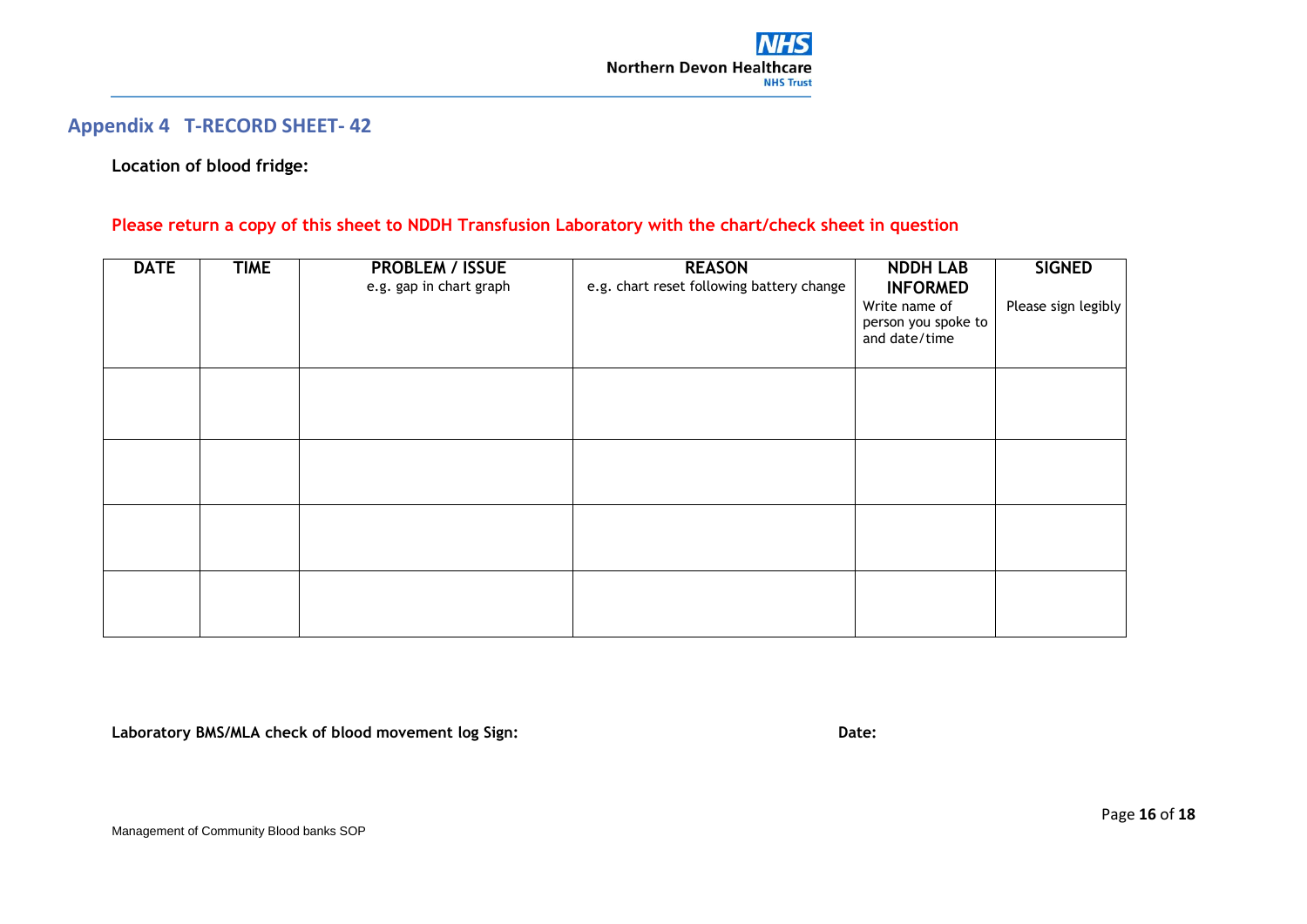

# Appendix 5 T-RECORD SHEET-41

Fridge Location………………………………………..

<span id="page-16-1"></span><span id="page-16-0"></span>

| DATE /<br><b>TIME</b> | <b>REMOTE</b><br><b>ALARM</b> | <b>CAUSE IF KNOWN</b><br>e.g. door left open | <b>ACTION TAKEN</b><br>e.g. engineer visit requested | <b>NDDH LAB</b><br><b>INFORMED</b><br>Write name of | <b>SIGNED</b><br>Please sign |
|-----------------------|-------------------------------|----------------------------------------------|------------------------------------------------------|-----------------------------------------------------|------------------------------|
|                       | <b>TRIGGERED</b><br>Y/N       |                                              |                                                      | person you<br>spoke to, date<br>and time            | legibly                      |
|                       |                               |                                              |                                                      |                                                     |                              |
|                       |                               |                                              |                                                      |                                                     |                              |
|                       |                               |                                              |                                                      |                                                     |                              |
|                       |                               |                                              |                                                      |                                                     |                              |
|                       |                               |                                              |                                                      |                                                     |                              |

Management of Community Blood banks SOP